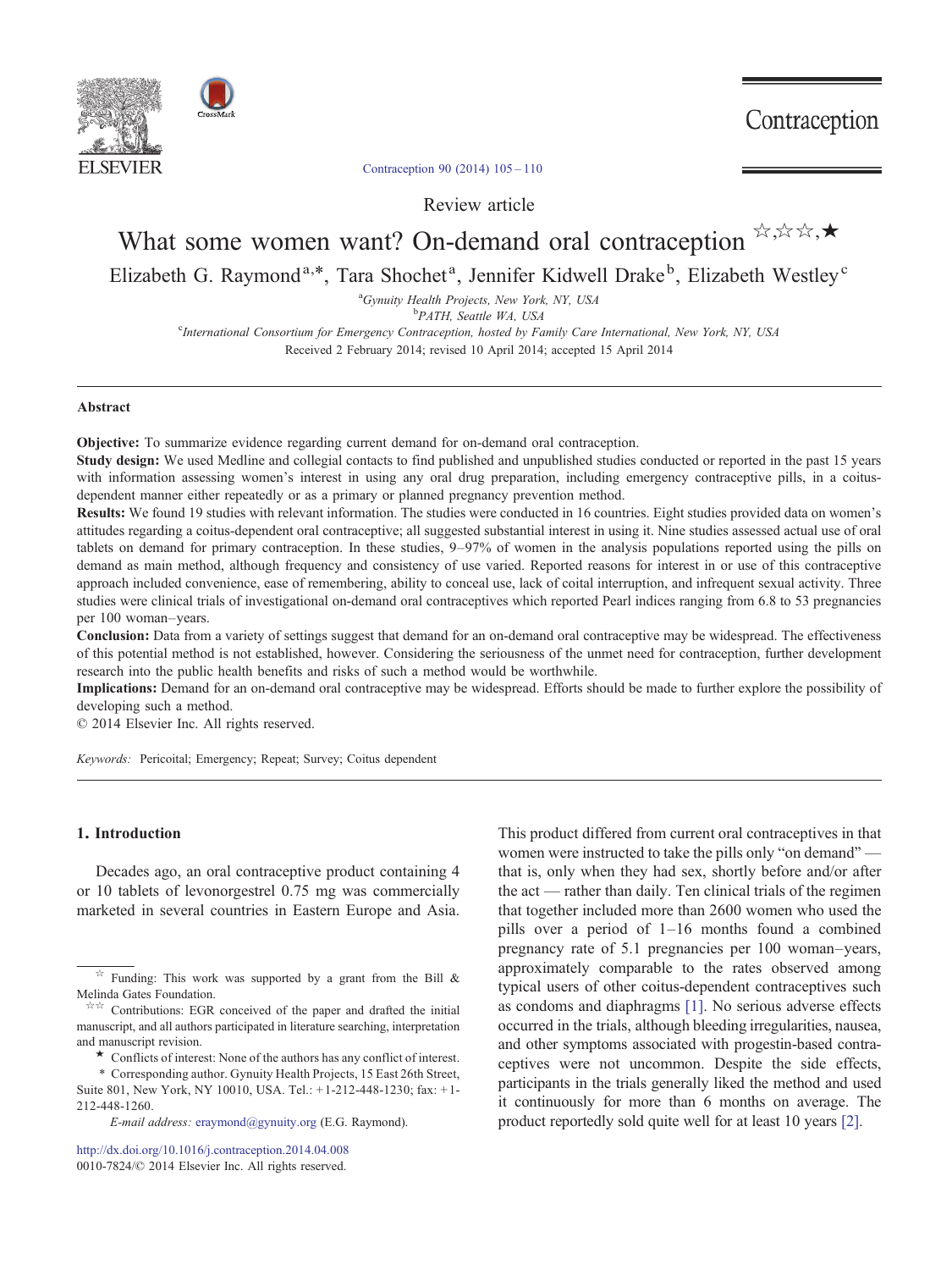Nevertheless, marketing of this product was discontinued during the 1990s, in part because of concerns about overuse [\[2\]](#page-5-0) and also because of the conviction that women should use more effective methods with fewer side effects [\[3\]](#page-5-0). The manufacturer introduced a new product that contained only two tablets per package and that was explicitly indicated for emergency treatment after unplanned contraceptive mishaps or failure to use contraception during sex. Levonorgestrelbased emergency contraceptive pills (ECPs) are now widely available worldwide.

However, recent studies suggest that the original concept of on-demand oral contraception as an ongoing family planning approach continues to have appeal, at least to some women in some settings. This information is of interest to researchers working on the development of new contraceptive methods and may also be relevant to clinicians and program managers needing to advise women about frequent use of ECPs. In this paper, we summarize evidence regarding current demand for on-demand (also called "pericoital") oral contraception.

### 2. Materials and methods

We aimed to find published and unpublished studies conducted or reported in the past 15 years (since 1998) with information assessing women's interest in using any oral drug preparation, including ECPs, in a coitus-dependent manner either repeatedly or as a primary or planned pregnancy prevention method. To locate these reports, we performed multiple PubMed searches including the following terms either alone or in various combinations: ondemand, pericoital, postcoital, visiting pill, repeat, contraception, oral, emergency contraception, levonorgestrel and mifepristone. We supplemented these searches by reviewing reference lists of the papers identified in primary searches and by consulting with experts working on issues related to emergency contraception. We used our judgment to determine whether each report included pertinent information.

# 3. Results

We found 19 studies that met the above criteria. All of these were either previously known to us through our work on emergency contraception over many years or were identified through contacts with colleagues. Despite our best creative efforts, our Medline search strategies did not find additional information about this method, which is yet nonexistent and has no standard name. The studies were conducted in a total of 16 countries. We grouped the 19 studies into three categories.

# 3.1. Studies that assessed women's attitudes about an on-demand oral contraceptive

Eight of the studies provided direct data on women's attitudes about routine coitus-dependent oral contraceptive

use ([Table 1\)](#page-2-0). In three of these studies, researchers described a hypothetical on-demand oral contraceptive pill to convenience samples of subjects drawn from clinics, schools and the community, and they ascertained subjects' thoughts about it. Two of the studies were surveys conducted in the United States [\[4\]](#page-5-0) and Kenya and Nigeria [\[5\]](#page-5-0), and the third was a set of focus groups and in-depth interviews with women and men in Uganda and India [\[6\]](#page-5-0). The descriptions of the imaginary pill included basic instructions for on-demand use. The United States and Uganda/India studies provided further detail: that the pill would be intermediate in efficacy between condoms and daily oral contraceptive pills, that it probably would cause irregular bleeding and that it would not protect against sexually transmitted infections.

All 3 studies found favorable reactions to the on-demand pill. In the United States, Kenya and Nigeria, 58%, 48% and 40% of women, respectively, said that they were interested in using it [\[4,7\].](#page-5-0) In Kenya and Nigeria, 39% and 37%, respectively, indicated that they were likely to adopt the pill as their primary contraceptive method, and among women who had ever previously used ECPs, these figures were even higher: 66% and 79%, respectively. Interest was associated with various subject characteristics: Black race, difficulty obtaining prescription contraceptives, recent unprotected sex, recent abortion in the United States, and higher education, prior ECP use and prior use of other shortacting family planning methods in Kenya and Nigeria. In each of these African countries, more than 20% of women who had never used modern contraceptives said that they would be likely to adopt the imaginary pill as a main method (D. Chin-Quee, personal communication). The study in Uganda and India did not provide quantitative results but reported that women were generally enthusiastic, especially younger unmarried women [\[6\].](#page-5-0)

Across all three studies, perceived advantages of the hypothetical method included ease of remembering, applicability for women who have infrequent sex, requirement to use only when needed, potential for use before or after sex and female control. Women in Uganda also highlighted the possibility of taking the pill without their partners' knowledge. In the United States, India and Uganda, some respondents cited superior efficacy to condoms. Some women in each study noted concerns about the method, including insufficient efficacy, fear of forgetting and side effects. Mechanism of action was not specifically cited as an issue by women in any of the studies.

A fourth study asked abortion clients at six clinics in the United States about the importance of 18 features of contraceptives, such as effectiveness, side effects, ease of use, control and effect on enjoyment of sex [\[8\].](#page-5-0) The authors concluded that an on-demand oral pill would have at least 64% of the features considered by the women to be extremely important. This method would thus have more highly desirable features than almost any other currently available method, including daily oral contraceptives (60%), intrauterine devices (56%), injectables and implants (51%)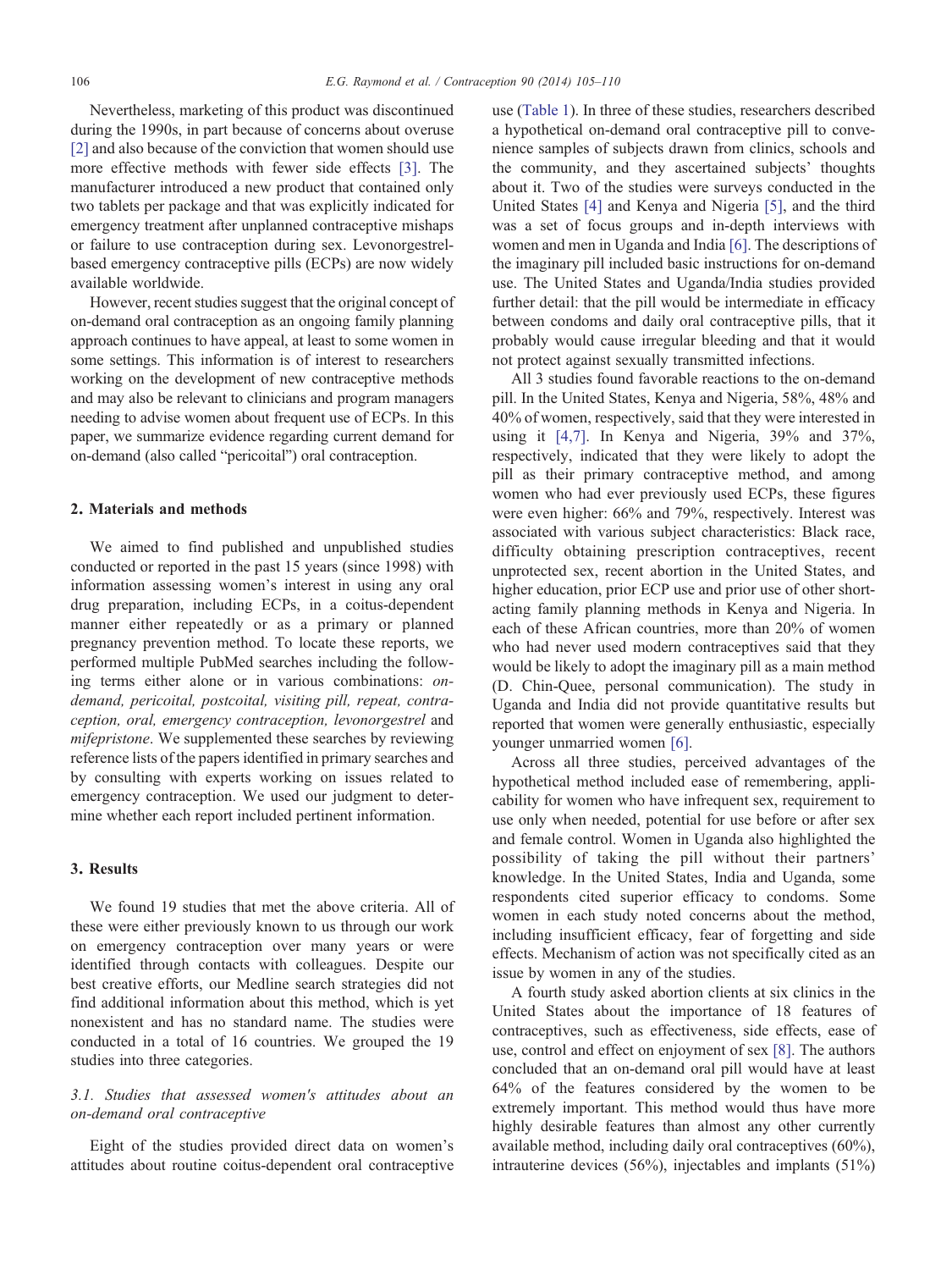| ×<br>I<br>$\sim$ |  |
|------------------|--|

| Table 1                                                                               |  |
|---------------------------------------------------------------------------------------|--|
| Studies with information on women's interest in using an on-demand oral contraceptive |  |
|                                                                                       |  |

| Lead author              | Location, year of data collection             | Population                                                | $\boldsymbol{n}$     | Study design                              |
|--------------------------|-----------------------------------------------|-----------------------------------------------------------|----------------------|-------------------------------------------|
| Foster $[4]$             | 9 states, United States, 2011                 | Women in abortion and<br>family planning clinics          | 1616                 | Self-administered questionnaire           |
| Chin-Quee [5]            | Nairobi, Kenya and<br>Lagos, Nigeria, 2011    | Women in busy shopping areas                              | 6165                 | Interviewer-administered<br>questionnaire |
| Cover $[6]$              | Kampala, Uganda and<br>Lucknow, India, 2012   | Women and men sampled<br>through communities and clinics. | 241 women,<br>40 men | Focus groups and in-depth<br>interviews   |
| Lessard $[8]$            | 6 states, United States, 2010                 | Female clients at six large<br>abortion clinics           | 574                  | Self-administered questionnaire           |
| Arowojolu <sup>[9]</sup> | Lagos, Ogun and<br>Oyo states, Nigeria, 1997  | Female students at 7<br>post-secondary schools            | 1072                 | Self-administered questionnaire           |
| Ezebialu $[10]$          | Nigeria, 2009                                 | Survey of female<br>university students                   | 675                  | Interviewer-administered<br>questionnaire |
| Neustadt [11]            | Chicago, United States, 2006                  | EC users recruited<br>by advertisements                   | 30                   | In-depth interviews                       |
| Teixeira [12]            | Senegal, Burkina-Faso and<br>Ghana, 2005-2007 | Personal acquaintances of<br>interviewers                 | 149 women,<br>77 men | In-depth interviews                       |

or condoms (42%). If it could be obtained over the counter, the on-demand pill was judged to be a perfect or good match for 27% of women, more than any available method except the vaginal ring.

Four additional studies questioned women about their knowledge and attitudes regarding currently available contraceptives. Two were surveys of Nigerian university students. One found that 37% would like to or planned to use ECPs in the future (presumably not only for emergencies) because they perceived ECPs as more convenient, safer and/ or more effective than regular methods [\[9\]](#page-5-0). In the other, 59% of respondents felt that emergency contraception should be used routinely after every sexual intercourse as long as the woman does not want to be pregnant [\[10\].](#page-5-0) A qualitative, study interviewed 30 prior ECP users in the United States. Respondents who reported infrequent intercourse felt that ECPs were a preferred method of contraception. For these women, a postcoital contraceptive may be a "first-line contraceptive strategy" rather than a backup method [\[11\]](#page-5-0). Finally, a qualitative study in three countries in West Africa found that routine planned postcoital contraception is a familiar concept and is commonly practiced using traditional substances or ECPs [\[12\]](#page-5-0). Along with the previously mentioned advantages, respondents in that study expressed

Table 2

<span id="page-2-0"></span> $\overline{1}$   $\overline{1}$   $\overline{1}$ 

Studies with information on use of post-coital oral hormones as primary contraceptive

| Lead author          | Location, year of data collection Population  |                                                                                            | $\boldsymbol{n}$                                                                                        | Use of tablets as primary<br>on-demand contraception                                                              |
|----------------------|-----------------------------------------------|--------------------------------------------------------------------------------------------|---------------------------------------------------------------------------------------------------------|-------------------------------------------------------------------------------------------------------------------|
| Lerkiatbundit $[13]$ | Hadyai, Thailand, 1999                        | Women in shopping<br>malls or purchasing EC<br>who had previously<br>used EC at least once | 100                                                                                                     | 97% used ECPs as a prospective<br>planned contraceptive                                                           |
| Addo $[14]$          | Kumasi, Ghana, 2005                           | Sexually active female<br>university students                                              | 225                                                                                                     | 8.8% used ECPs as main<br>contraceptive method                                                                    |
| Keesbury $[15]$      | 5 towns in Kenya, 2007                        | Women purchasing<br>ECPs in pharmacies                                                     | 147                                                                                                     | 48% used ECPs every time or most times<br>they had sex in past 6 months                                           |
| L'Engle $[16]$       | Accra, Ghana, 2008                            | Women purchasing<br>ECPs in pharmacies                                                     | 24                                                                                                      | "Almost all" considered ECPs to<br>be main contraceptive method                                                   |
| Chin-Quee [17]       | Accra Ghana, 2008                             | Women purchasing<br>ECPs in pharmacies                                                     | 232                                                                                                     | 35% were using ECPs as main<br>contraceptive method                                                               |
| Chin-Quee [5]        | Lagos, Nigeria and Nairobi,<br>Kenya, 2011    | Women in shopping<br>areas                                                                 | Women who had<br>ever used ECPs: 526<br>in Nigeria, 547 in Kenya,                                       | 41% in Nigeria and 15% in Kenya considered<br>ECPs to be main contraceptive method                                |
| Morgan $[18]$        | 5–6 cities in Nigeria and<br>Kenya, 2010-2011 | Sexually experienced<br>women in representative<br>households                              | Weighted 12,487 Nigeria,<br>7785 Kenya; women who<br>had used EC in past year<br>300 Nigeria, 420 Kenya | Of those who used ECPs in past year,<br>38% in Nigeria and 12% in Kenya<br>considered it to be their main method. |
| Gold [19]            | Ethiopia, 2011                                | Young women purchasing<br>ECPs in pharmacies                                               | 46                                                                                                      | "Many" used ECPs repeatedly, including<br>at every sex act or as main contraceptive method                        |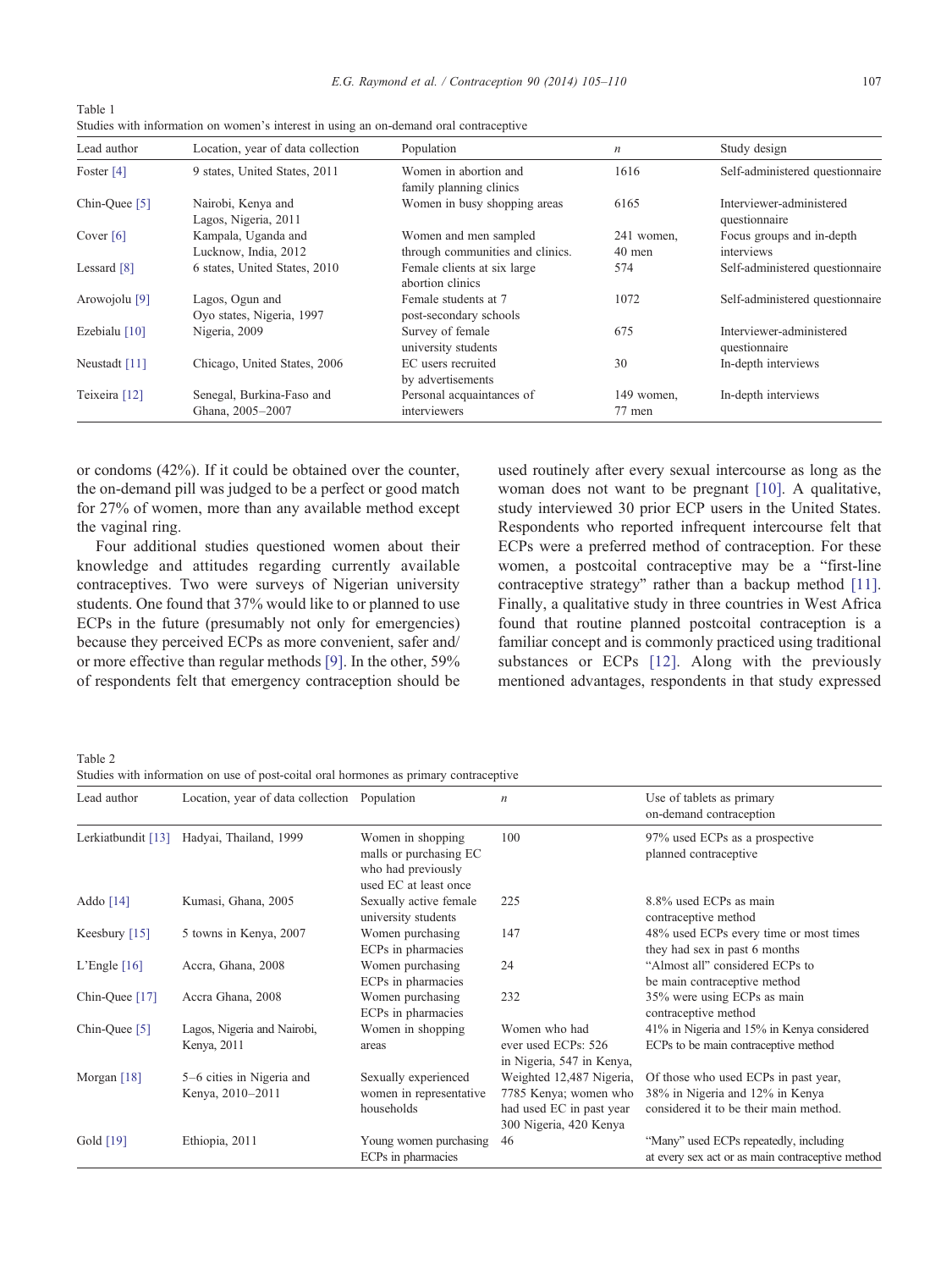a fear of using hormones continuously over a long time period and felt that intermittent use of contraceptives represented freedom and autonomy.

# 3.2. Studies that quantified actual on-demand use of oral tablets for primary contraception

We identified eight studies, including one of those mentioned above [\[5\],](#page-5-0) that included quantitative data on women's reported use of marketed hormonal tablets either as a primary contraceptive or at most or all coital acts ([Table 2](#page-2-0)). One was conducted in Thailand [\[13\]](#page-5-0), and 7 were conducted in Africa [\[5,14](#page-5-0)–19]. The sample sizes ranged from 24 to more than 1000 women. Only one of the studies used a population-based sampling frame [\[18\]](#page-5-0); of the others, one intercepted a convenience sample of women in shopping areas [\[5\],](#page-5-0) one surveyed university students [\[14\]](#page-5-0) and the rest surveyed women who were purchasing ECPs. The Thai study was performed only 2 years after the previously mentioned commercially marketed on-demand oral contraceptive product had been taken off the market. In six of the studies, the hormone tablets used were ECPs, but in two studies, both conducted in Ghana, some women reported using other drugs, particularly norethindrone tablets that were officially labeled for treatment of irregular menses and other gynecologic disorders but not for contraception [\[14,16\].](#page-5-0)

In the eight studies, the reported proportion of the analysis population who were using the hormone tablets on demand as a primary contraceptive ranged from 9% to 97%. The lowest figure came from a study that included women who had never used ECPs; [\[14\]](#page-5-0) the other studies that all excluded such women from the analysis population not surprisingly reported higher prevalence of the practice. As we explained in an earlier publication [\[20\],](#page-5-0) studies that enroll women who are actively purchasing ECPs should be expected to oversample frequent users and thus will tend to overestimate the use of ECPs as a primary method. However, the two most recent studies, which were also the largest, were deliberately designed to prevent this bias by recruiting women in venues other than ECP outlets. Both found that in Nigeria, quite high proportions of prior ECP users — 41% in one study [\[7\]](#page-5-0) and  $38\%$  in the other  $[18]$  — were using the pills as their main contraceptive method.

The frequency and consistency with which the admitted on-demand oral contraceptive users actually took the tablets varied among studies. In the Thai study, in which almost all subjects were using ECPs as a primary method, 39% took them more than once a week [\[13\].](#page-5-0) In one study in Kenya, 48% of the total population purchasing ECPs claimed to use these pills most or all the times they had sex, and even more — 58% — had used them at least once previously in that same month [\[15\]](#page-5-0). In contrast, in a study in Nigeria, although more than 66% of recent ECP users had sex at least once a week and 41% considered ECPs to be their main method, at least half the population used the tablets four or fewer times

in the prior 6 months. Similarly, a study in Ghana found that many women using ECPs as a main method used them very inconsistently: among those who reported sex twice a week or more, 77% purchased ECPs at most six times in the prior year [\[17\]](#page-5-0).

None of the reports provide data on characteristics of the subgroup of women who claimed to be using the ECPs or hormone tablets in an on-demand fashion. In Thailand, where nearly the entire study population was in that subgroup, the women were demographically diverse: ages spanned from younger than 20 years to older than 35 years, 59% had education beyond high school and 53% were neither married nor cohabiting [\[13\]](#page-5-0).

Several of the studies reported the reasons that women chose to use the pills in an on-demand manner as their primary contraceptive. These included convenience, ease of remembering, ability to conceal use from male partner, lack of coital interruption and infrequent sexual activity [\[13,15,16\]](#page-5-0). In some studies, women reported side effects such as menstrual cycle disturbances, nausea and dizziness and were aware of contraceptive failures, but they apparently did not find these problems excessively troublesome [\[13,16\].](#page-5-0) In one study, most subjects had no experience with other contraceptive methods and were manifestly ignorant about their benefits and risks; they also overestimated the efficacy of ECPs compared to other methods [\[16\].](#page-5-0) In comparison, in the Thai study, most women had used at least one other modern method [\[13\].](#page-5-0) One study reported use of the ondemand pills in conjunction with other methods, including condoms, periodic abstinence, withdrawal and traditional herbs [\[17\].](#page-5-0)

A ninth study, conducted in family planning clinics in Utah in the United States, found that 7% of 1038 women purchasing ECPs reported having used the pills six or more times in the prior year [\[21\]](#page-5-0). The authors speculated that some of these "extensive users" may have been using ECPs as "more than Plan B" (i.e., not just for emergencies). However, the study did not investigate use of the pills as an explicit main contraceptive method. The extensive users were not statistically different demographically from occasional users, but they were more likely to have had multiple sexual partners currently and in the past and also to have used alcohol or illicit drugs at their last sex act. They were also more likely than other women to overestimate ECP efficacy.

# 3.3. Clinical trials of efficacy and safety of an on-demand oral contraceptive

Three clinical trials met criteria for this review. Two were designed to assess the efficacy and safety of an investigational product consisting of 0.75-mg tablets of levonorgestrel taken around the time of each sex act. The first study, conducted by the World Health Organization in the 1990s, enrolled 295 women at six sites in China, Pakistan, Slovenia, Cuba and Russia. Over all sites combined, the Pearl index was 6.8 pregnancies per 100 woman–years [95% confidence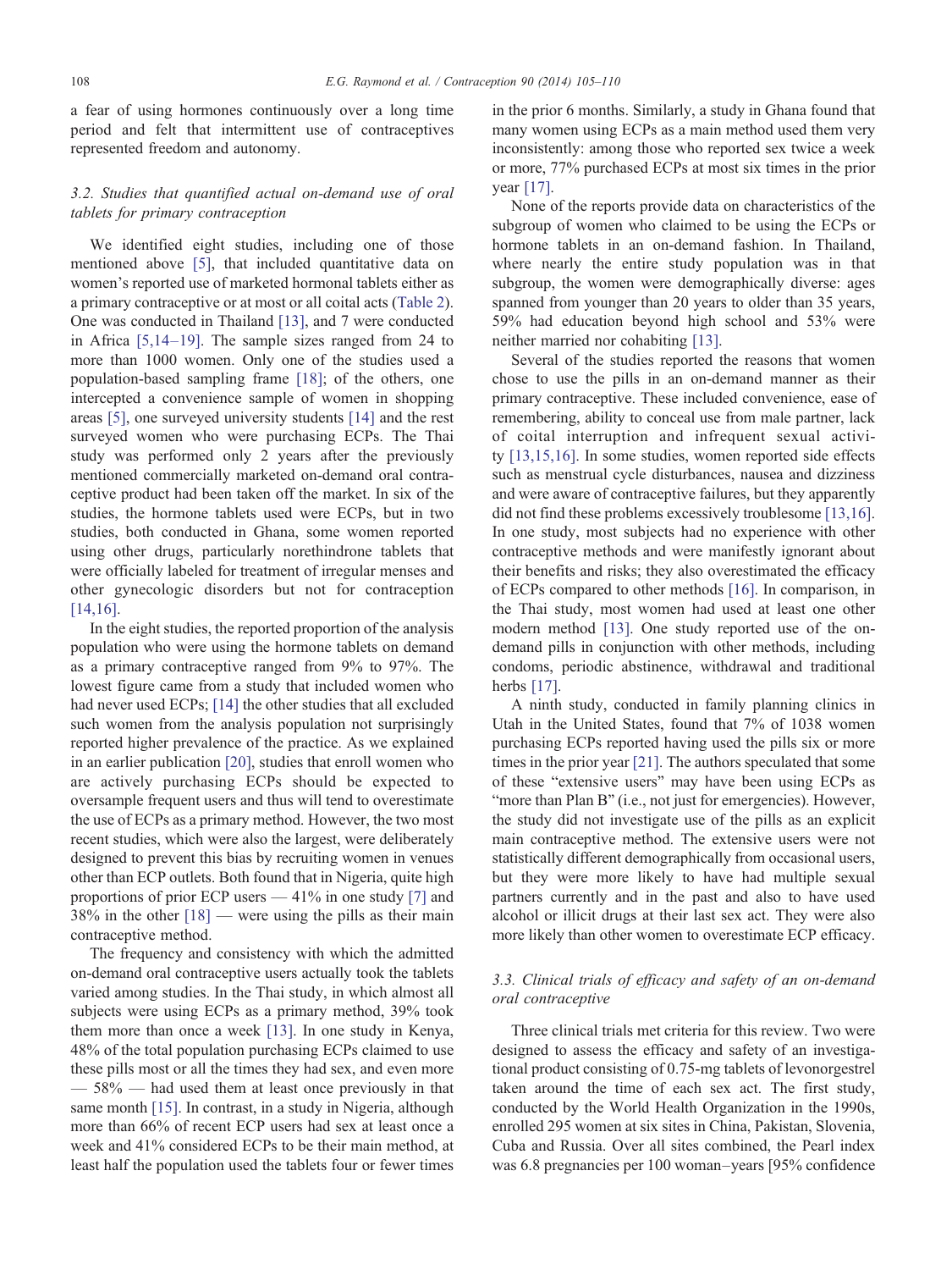interval (CI)=3.1–12.9] [\[3\].](#page-5-0) The second trial was conducted in 2010–2011 in the United States and Brazil [\[22\].](#page-5-0) Only 72 of the planned 300 subjects were enrolled before the trial was terminated in part because of slow recruitment. Whether the problem was aversion to the method itself or some other factor related to the trial was undetermined. The primary analysis showed a Pearl index of 22.4 pregnancies per 100 woman–years (95% CI=4.6–65.4). No serious adverse events occurred in either study. In the earlier study, 66% of participants expressed favorable opinions of the method. In the later study, 81% stated that they would be interested in using the method in the future if it were found to be effective.

The third trial included 23 women who were asked to take mifepristone 10 mg as soon as possible after each intercourse act but no more often than every 5 days. In 68 months of follow-up, the Pearl index was 53 pregnancies per 100 woman–years. Women had difficulty implementing the 5-day limit, and 2 of the 3 pregnancies occurred in women who were noncompliant with the instructions [\[23\].](#page-5-0)

## 4. Discussion

Data from 19 studies conducted in 16 countries suggest that demand for an on-demand oral contraceptive may be widespread. Across these studies, not only did substantial proportions of women like or support the concept in theory, but some were actually using it, having created the method for themselves with available products. In two large surveys [\[5,18\],](#page-5-0) a sizeable proportion of women (at least 38% in Nigeria and 12% in Kenya) who had recently or ever taken ECPs considered the pills to be their primary contraceptive method. This behavior seems particularly noteworthy since currently in those countries and throughout the world, ECPs are promoted and explicitly labeled for emergency use only.

Women's cited reasons for interest in this approach to family planning were consistent across the disparate study settings. For some women, particularly those who have infrequent sex, an on-demand pill seemed intuitive: since they incur the risk of pregnancy only intermittently, they should not need to take pills every day. The link between pill ingestion and the sex act was felt to aid in compliance, a notorious problem with daily pills [\[24\].](#page-5-0) Women also appreciated the ability to use the method after sex and without the cooperation or even the knowledge of their partners. Concealing contraceptive use from men is one strategy recommended for women in relationships affected by violent or nonviolent forms of reproductive coercion [\[25\]](#page-5-0).

Although these data are intriguing, we advise caution in using them to anticipate the potential public health impact of an on-demand oral contraceptive. Many of the 19 studies surveyed women who had previously used ECPs or were about to do so; in most of the world, such women are a small minority of the general population. The women in these studies may have had greater interest in the on-demand method than the general public, who may be better informed about other contraceptive options. These data obviously thus are not generalizable to the full spectrum of women in need of contraception. In addition, most studies were conducted in developing country settings where knowledge and availability of standard contraceptives may be relatively limited and where misunderstandings about both ECPs and other contraceptives abound. Indeed, a 28-month demonstration project in Lothian, Scotland apparently found essentially no routine use of ECPs among nearly 18,000 women who received five free packages of the drug [\[26\].](#page-5-0) Clinical trials conducted in the United States in which women had free and easy access to ECPs also found low incidence of repeated use [\[27,28\].](#page-5-0)

Furthermore, the studies reviewed here do not address potential problems that might arise among women who did adopt on-demand oral contraceptives. Substitution for other contraceptives might limit the benefit of the new method in reducing unintended pregnancy rates, and if the on-demand pills replaced condoms, risk of sexually transmitted infections might increase. Some reassurance on this point was provided by the findings of one study conducted in Nigeria and Kenya suggesting that a substantial proportion of women who had never used contraception would consider using a hypothetical on-demand oral contraceptive, whereas interest was relatively low among users of highly effective contraceptives [\[5\].](#page-5-0) However, data from actual use trials would be valuable. Another concern is the difficulty of recognizing pregnancy due to method failure given that bleeding disturbances, including amenorrhea, are an expected side effect of the method. New approaches to manage this and other service delivery issues would need to be developed as part of the introduction of the new method.

Finally, the effectiveness of on-demand oral contraception used over a prolonged interval has not been established. In theory, even a moderately efficacious method could be quite effective in actual use if women like and use it more consistently than they would available alternatives. Trials of levonorgestrel conducted many years ago had promising results and convincingly demonstrated the safety of repeated use of levonorgestrel in doses as high as 1 mg [\[1\]](#page-5-0). However, the only recent trial of tablets containing levonorgestrel 0.75 mg, although small, found a pregnancy rate higher than most currently recommended contraceptive methods [\[22\]](#page-5-0). Until more definitive data are obtained, the routine use of ECPs as a prospective strategy for ongoing contraception is not recommended.

Nevertheless, the available evidence of demand for ondemand oral contraception has sparked interest on the part of pharmaceutical companies and nonprofit organizations in developing a marketable product. The process would be challenging. This method would likely not meet typical regulatory expectations regarding the efficacy of systemic hormonal contraceptives. Furthermore, it would undoubtedly raise objections: in a recent study in Uganda and India, although some health providers and key opinion leaders recognized that the potential method would fill a